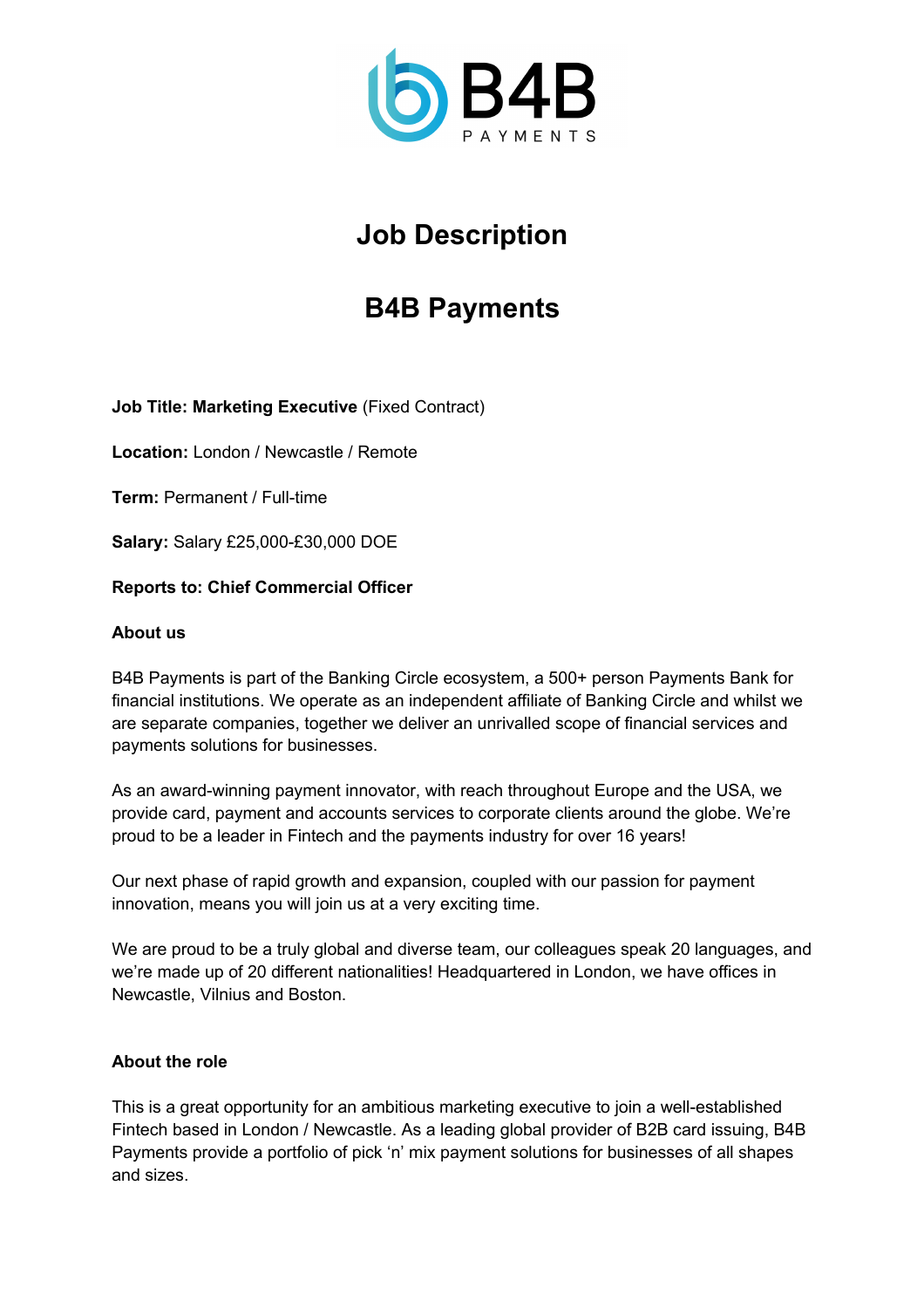

We're looking for a hands-on B2B marketing professional with a can-do attitude, and a passion for compelling content. You'll be eager to develop your skills and make your mark on our fast-growing company.

Creativity and positivity will be backed by a commercial focus. You will play an integrated role with the sales, accounts, and marketing team with a focus on demand generation and expanding and landing accounts.

## **Responsibilities**

- Maintain relationships with media vendors and publishers to ensure collaboration in advertorial/editorial promotions
- Develop and proofread creative and compelling copy for company brochures, marketing materials and literature
- Manage relationships with third party suppliers and agencies
- Manage communications to existing clients
- Create interesting and engaging content/assets including case studies, whitepapers and e-books
- Manage award submissions
- Plan, promote and facilitate client and prospect events and exhibitions

#### **Requirements**

#### **Essential**

- 2 years' experience in marketing
- Excellent research and writing skills
- Highly organised and detail focussed
- Strong communication and interpersonal skills
- Able to travel and attend events
- Self-motivated and able to work and find solutions independently

#### **Desirable (Nice to have)**

• Relevant Bachelor's Degree

#### **What we offer:**

- 28 Days Holiday (including bank holidays)
- Hybrid work the ability to work from home and from our new offices
- An individually tailored personal development plan and ongoing training
- Cycle-to-work scheme